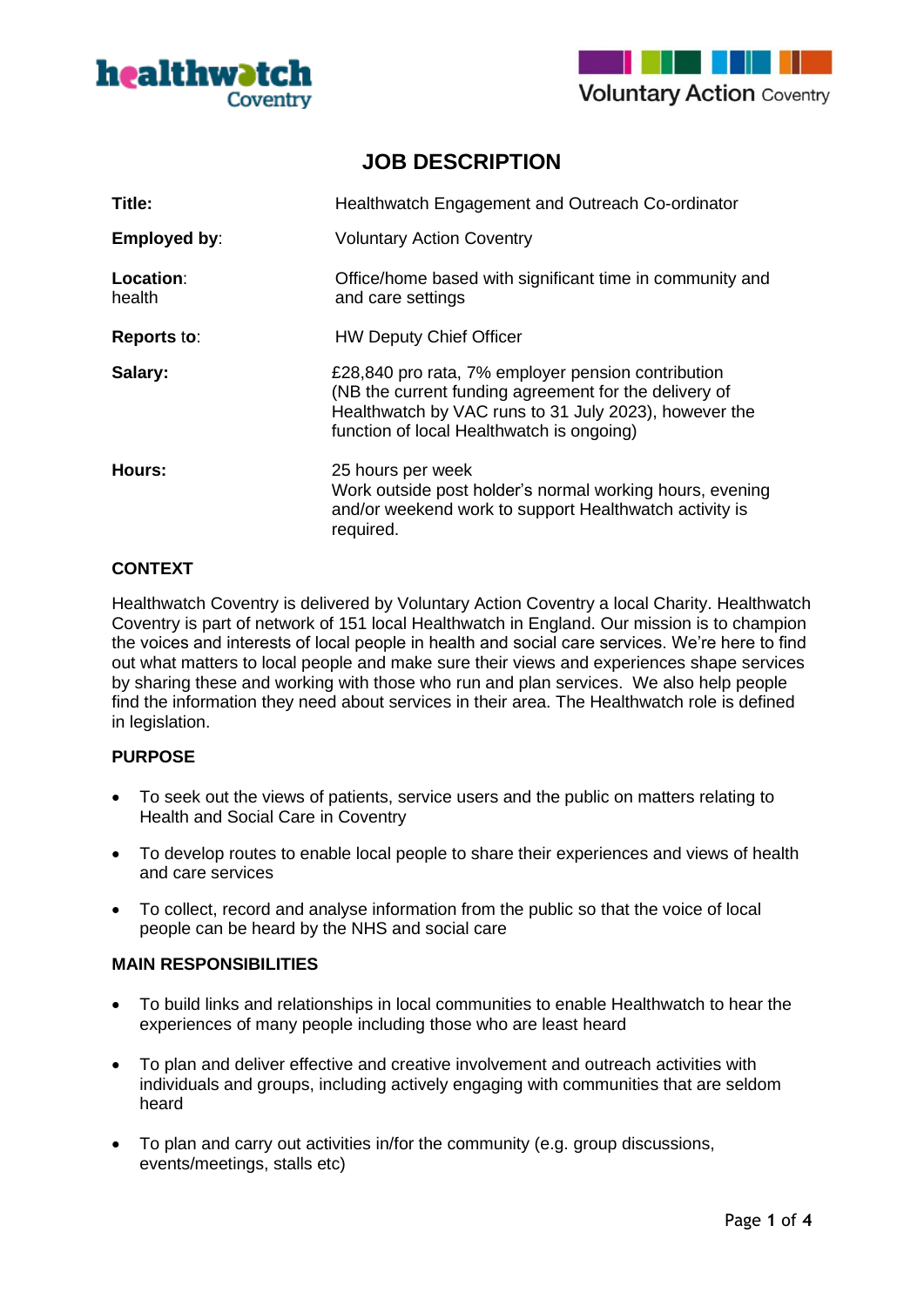- Using social media channels as a route for making connections in the local community and understanding the experiences/issues of local people
- To plan and co-ordinate time limited pieces of work (projects) aimed at gathering local peoples experience of NHS and care services and support and co-ordinate the activities of Healthwatch volunteers in pieces of work
- To create and undertake surveys and other methods of collecting peoples' stories and experiences
- Keep abreast of good engagement practice and actively seek out innovative ways to capture and express people's views/experiences
- To develop, write and present messages to 'sell' the role of Healthwatch to different individuals and groups so that they can identify the benefits of talking to us and wish to do so
- To generate new members and followers of Healthwatch Coventry
- To create social media content, website content and clear and accessible content for other formats such as newsletters, leaflets, posters, information sheets etc
- To record information gathered from local people, keep records of activities in line with agreed Healthwatch recording systems/procedures and produce reports as needed
- To collate, and analyse information/data showing the experiences people have shared with us about NHS and social care services
- To build relationships within NHS and care services to facilitate engagement work

#### **OTHER DUTIES**

- To provide cover for the Healthwatch information service responding to questions from the public as required
- To support volunteer recruitment and involvement
- To support Healthwatch communications and promotion work
- To provide analysis of external information relevant to the experiences of patients and the public in NHS and care services to inform Healthwatch work
- To keep abreast of health and care policy developments and services, to ensure your knowledge base is up to date to inform your work

#### **GENERAL DUTIES**

- To be flexible and provide cover for other team members as required and carry out associated duties that may arise
- Abide by organisational policy, codes of conduct and practices
- Maintain a thorough working knowledge of Healthwatch data protection and safeguarding processes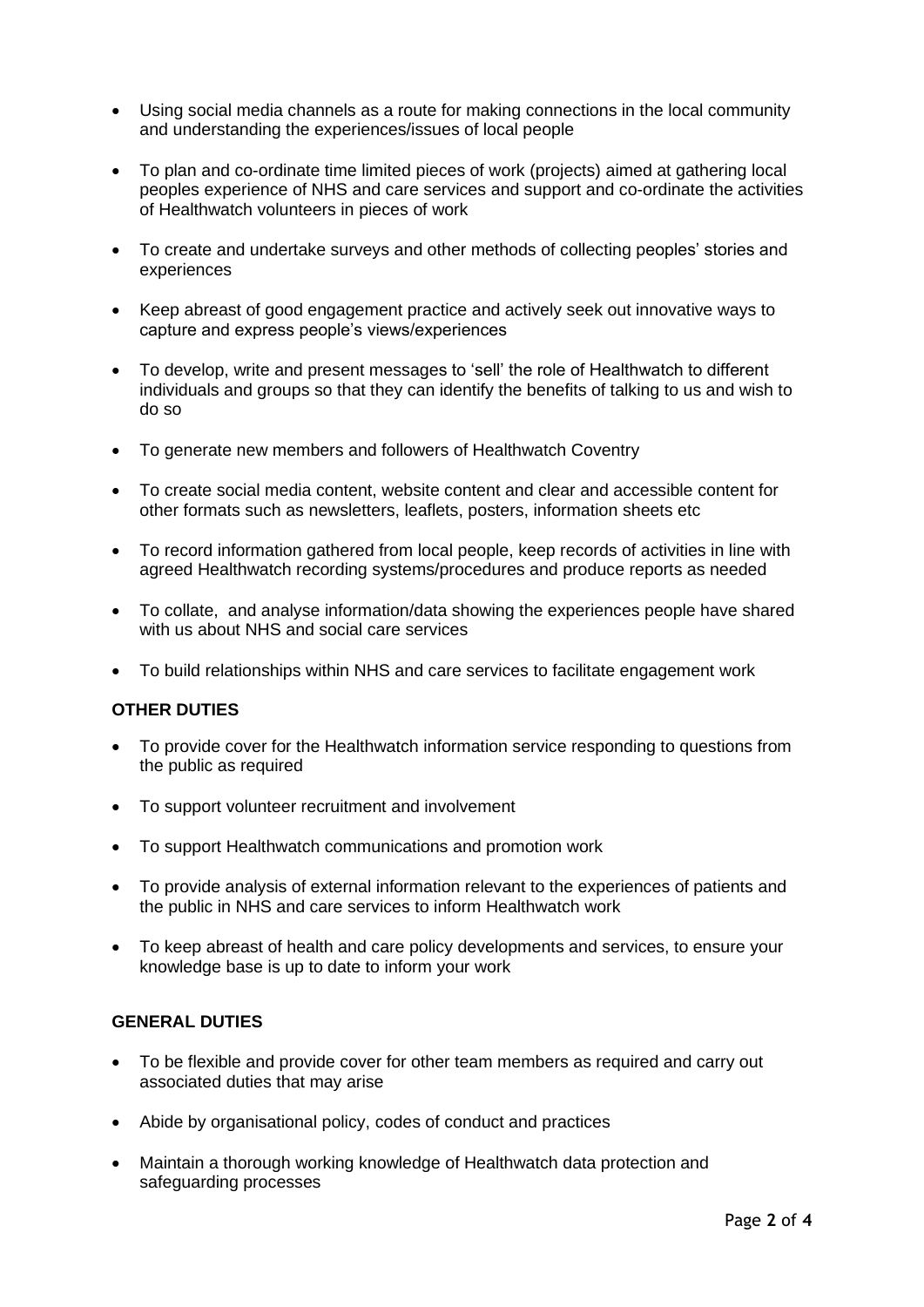- Keep up to date with Healthwatch England information and guidance
- To enact the values of Healthwatch and Voluntary Action Coventry
- To take responsibility for personal learning and development

| <b>Criteria</b>   | <b>Specification</b>                                                                                 | Essential (E) or<br>Desirable (D) |
|-------------------|------------------------------------------------------------------------------------------------------|-----------------------------------|
| <b>Experience</b> | Experience of working with the public, patients or service<br>users                                  | Е                                 |
|                   | Experience of different community engagement approaches                                              | Е                                 |
|                   | Experience of relationship building                                                                  | Е                                 |
|                   | Experience of creating work or project plans, or working to<br>outcomes                              | Е                                 |
|                   | Experience in the use of social media                                                                | Е                                 |
|                   | Experience of working with BAME communities or people<br>from excluded or disadvantaged communities  | D                                 |
|                   | A local connection with Coventry and Coventry communities                                            | D                                 |
|                   | Experience of qualitative research methods                                                           | D                                 |
|                   | Experience of analysis of information or data to turn it into<br>something to be used in another way | D                                 |

# **PERSON SPECIFICATION Healthwatch Engagement and Outreach Co-ordinator**

| <b>Skills</b> | Ability to build and maintain good relationships and relate to<br>a wide range of people                                | Е  |
|---------------|-------------------------------------------------------------------------------------------------------------------------|----|
|               | Active listening skills                                                                                                 | Е  |
|               | Written communication skills: writing in plain English to<br>produce different types of documents                       | E. |
|               | Ability to design and create surveys aimed at local people                                                              | Е  |
|               | Ability to prioritise and plan work – enabling you to co-<br>ordinate input from different people within set timeframes | Е  |
|               | Ability to think analytically and critically and look below the<br>surface                                              | E  |
|               | Information analysis skills – being able to turn data and<br>narrative into understandable information                  | E  |
|               |                                                                                                                         |    |
| Knowledge     | Understanding and use of community engagement and<br>participation principles and techniques                            | Е  |
|               | Good understanding of the needs and challenges faced by<br>diverse and excluded communities                             | E  |
|               | IT skills including: experience of Microsoft Office, Excel,<br>Outlook, Excel, Social Media                             | E  |
|               | Knowledge of local Coventry communities and its<br>geography                                                            | D  |